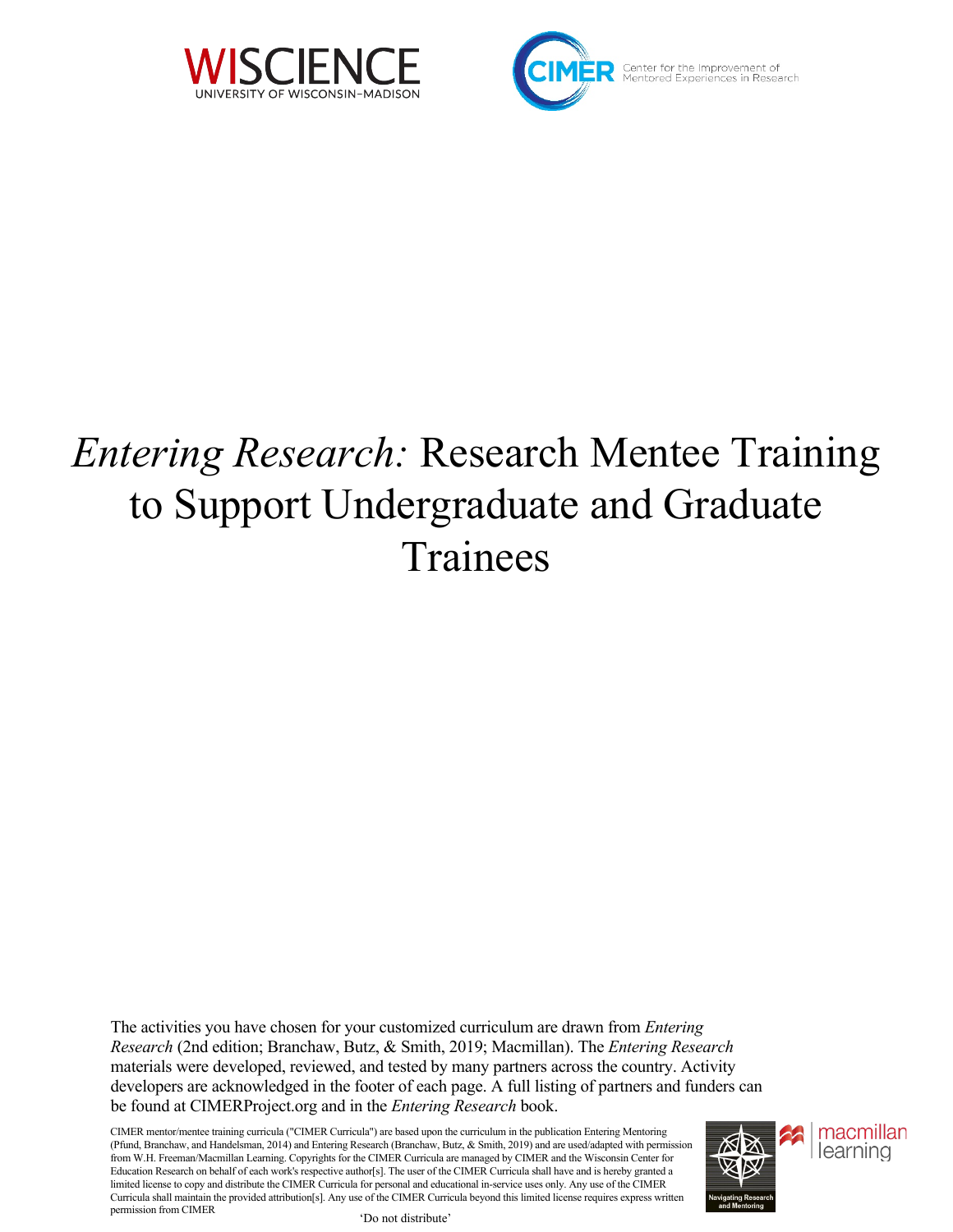# **Graduate Research Trainee Expectations**

- *1. Why do you want to do research?*
- *2. What are your career goals? How can this research experience and the mentor–trainee relationship help you achieve them?*
- *3. What would success in this research experience look like to you? What would you like to achieve:*
	- *a. By the end of your 1st year?*
	- *b. By the end of your 3rd year?*
	- *c. By the time you complete your degree?*
- *4. How many hours per week and at what times/days do you expect to work on your mentor's research?*
- *5. What other commitments or obligations will you have during graduate school (group meetings, teaching, family, religious, community, etc.)? How many hours will these take? How will you schedule around these commitments?*
- *6. Assuming a good fit, how long do you expect to work with this research group?*
- *7. What, if any, specific technical or communication skills do you expect to learn as part of the research experience?*
- *8. How do you learn best (written procedure, verbal instructions, watch and repeat, etc.). What can your mentor do to help you learn the techniques and skills in a timely manner that you need to be successful in your research lab? What can you do before you start in the lab to allow you to be successful in this research group?*
- *9. Once you are trained in basic techniques, the goal should be to gain independence. What can you do to gain independence in your research? How long do you expect this transition to take?*
- *10. What role do you want your mentor to take throughout your graduate career? For example, would you prefer that your mentor is hands-on throughout your graduate work? Or do you prefer a more hands-off approach to being supervised?*
- *11. How will you document your research results? Is there a specific protocol for keeping a laboratory notebook in your research*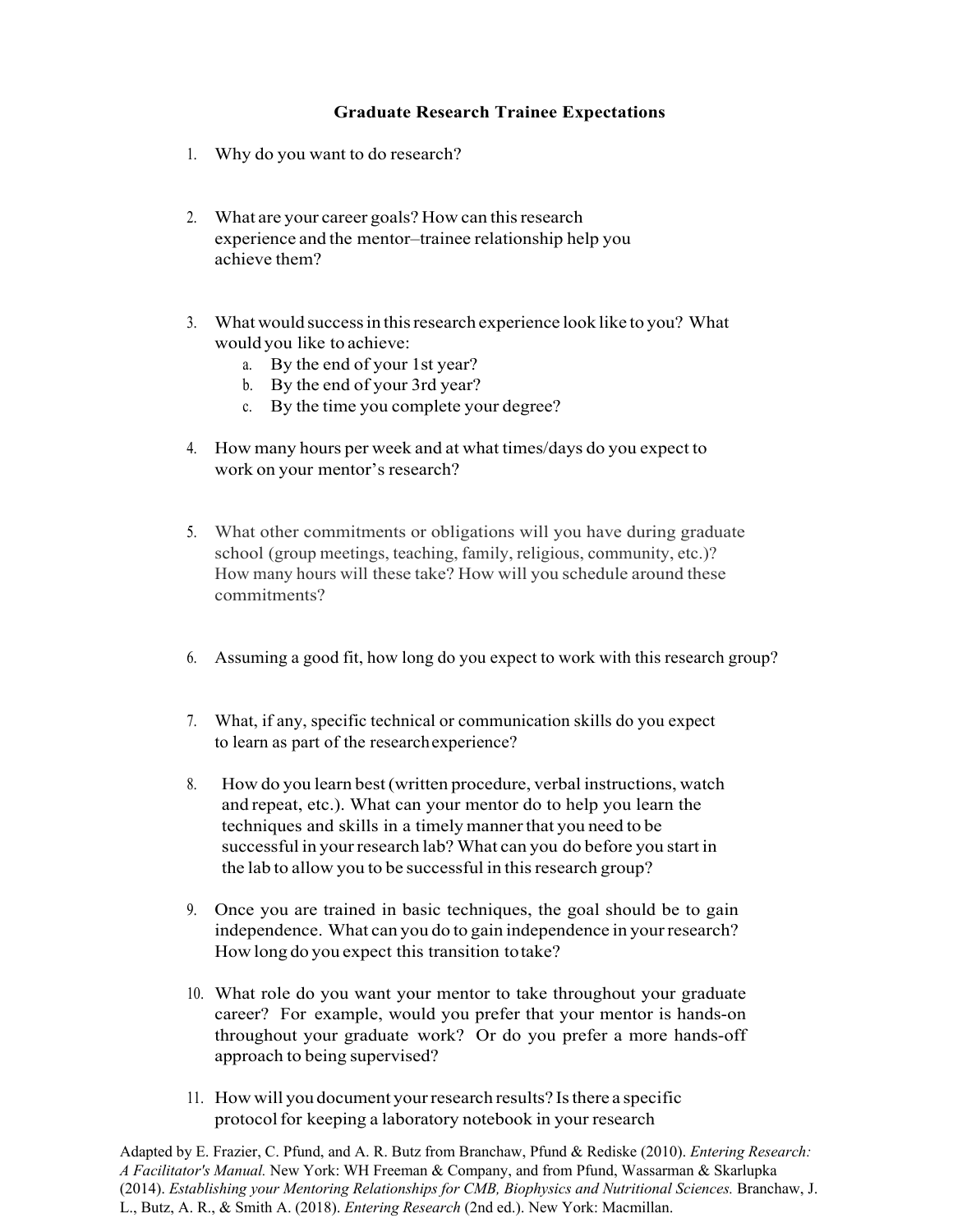#### *group?*

- *12. To whom do you expect to go to if you have questions about your research project? Does your mentor expect you to come solely (or first) to them, or should you feel free to ask others in the research group? If others, can your mentor identify those in the group who would be good resource people for your project?*
- *13. Are you comfortable with the methodology used in the lab? Does it involve the use of animals, for example? Does it involve lengthy field trips where you might be isolated with other researchers for weeks at a time? How do you feel about that?*
- *14. Is the research that you will be involved in confidential? Are you allowed to discuss your project with other individuals outside of your laboratory?*
- *15. What role will your mentor play in the development of your writing skills? Will they provide feedback and guidance on numerous drafts or will they only want to provide feedback on the final draft? If your mentor only wishes to read final drafts of writing, are there others in the lab who are willing to provide feedback on earlier drafts?*
- *16. Do you know all the institutional safety or ethics training that is required to work in your research project? Discuss the required training with your mentor and establish a deadline by which you should complete it.*
- *17. If you have previous research experience, what skills do you expect to bring to your new research group?*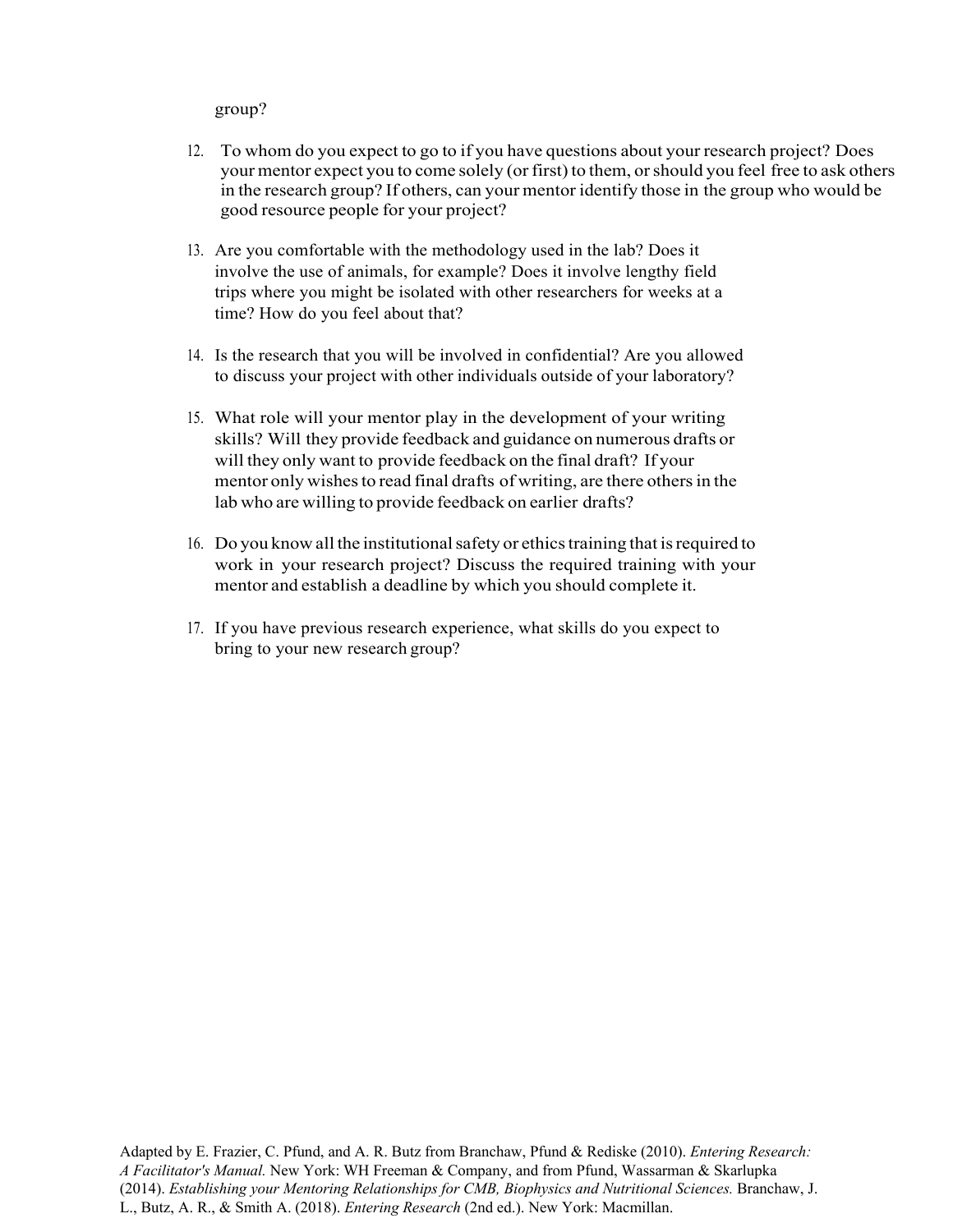## **Research Mentor Expectations**

- *1. Why do you want to mentor a graduate researcher?*
- *2. What are your research goals? How can this research experience and the mentor–trainee relationship help you achieve them?*
- *3. What would success for you trainee look like to you? What would you like your trainee to achieve: By the end of his/her 1st year? By the end of his/her 3rd year? By the time he/she completes his/her degree?*
- *4. How many hours per week and at what times/days do you expect your trainee to work on your research?*
- *5. Assuming a good fit, how long would you like your trainee to remain with the group?*
- *6. What, if any, specific technical or communication skills do you expect your trainee to learn as part of the research experience?*
- *7. What level of independence do you expect your trainee to achieve, once basic techniques are learned? What can your trainee do to gain independence in research? How long do you expect this transition to take?*
- *8. What is your mentoring approach? Once your trainee has learned the techniques and procedures used in your lab do you prefer to watch your trainee closely, walking him/her through all the steps or do you prefer a more hands off approach?*
- *9. How will your trainee document research results? Is there a specific protocol for keeping a laboratory notebook in your research group?*
- *10. To whom should your trainee go if they have questions about your research project? Do you expect them to come to you solely (or first), or should they feel free to ask others in the research group? If others, who would be good resource people for your project?*
- *11. What are your expectations for your trainee's level of comfort with the methodology used in the lab. For example does your research involve working with animals, lengthy field trips, or working in isolation with other researchers, and is your trainee comfortable with this?*
- *12. Will the research that your trainee will be involved in be confidential? Are they allowed to discuss your project with other individuals outside of your laboratory? What are your expectations?*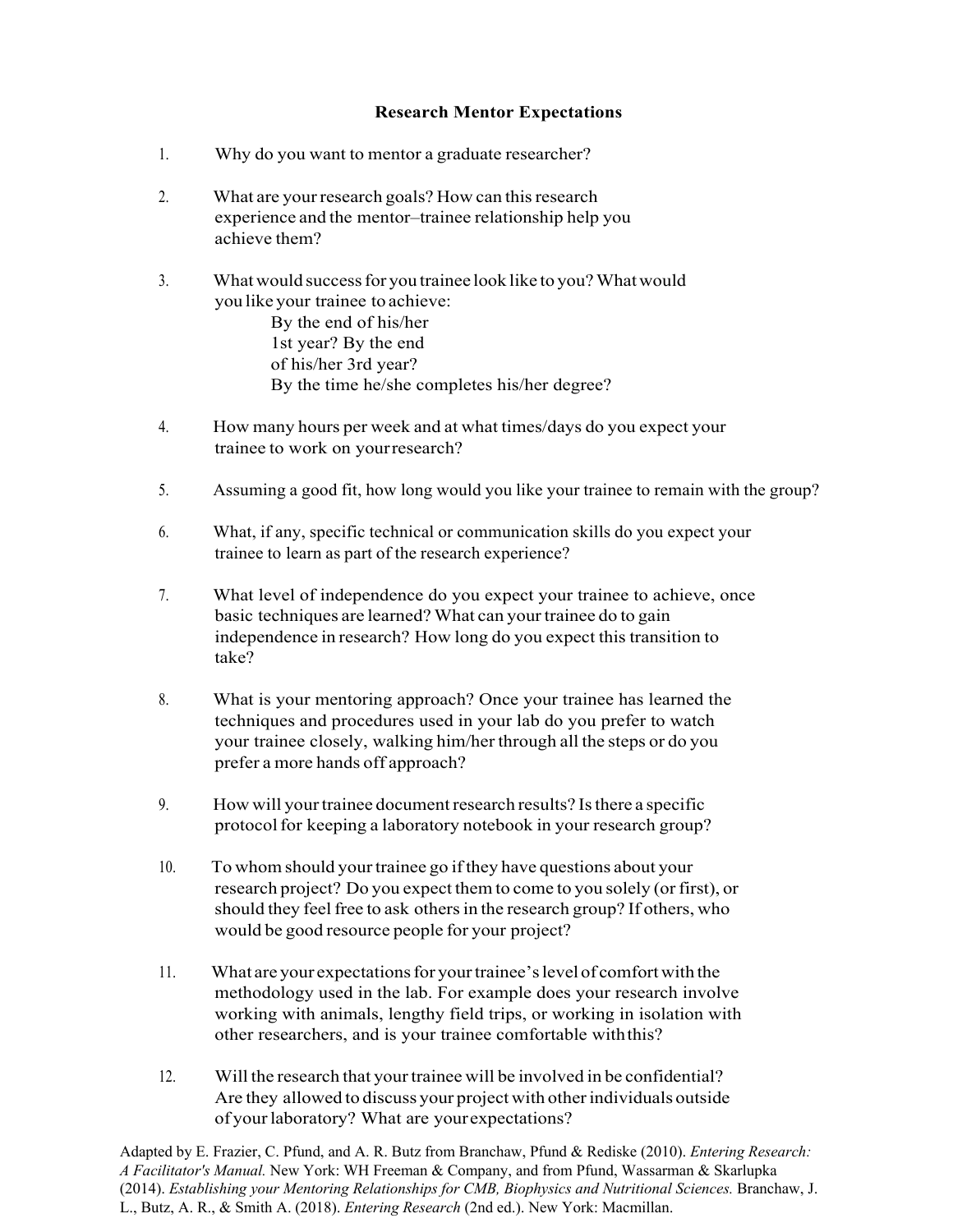- *13. What role will you play in the development of your trainee's writing skills? Will you provide feedback and guidance on numerous drafts or do you only want to provide feedback on the final draft? If you are only willing to read final drafts of writing, are there others in the lab who are willing to provide feedback on earlier drafts?*
- *14. Discuss the institutional safety or ethics training that is required for your trainee to work on your research project and establish a deadline by which they should complete it.*
- *15. If a student has previous research experience, is there anything that you need to share about this research group that is unique and that the student should be aware of?*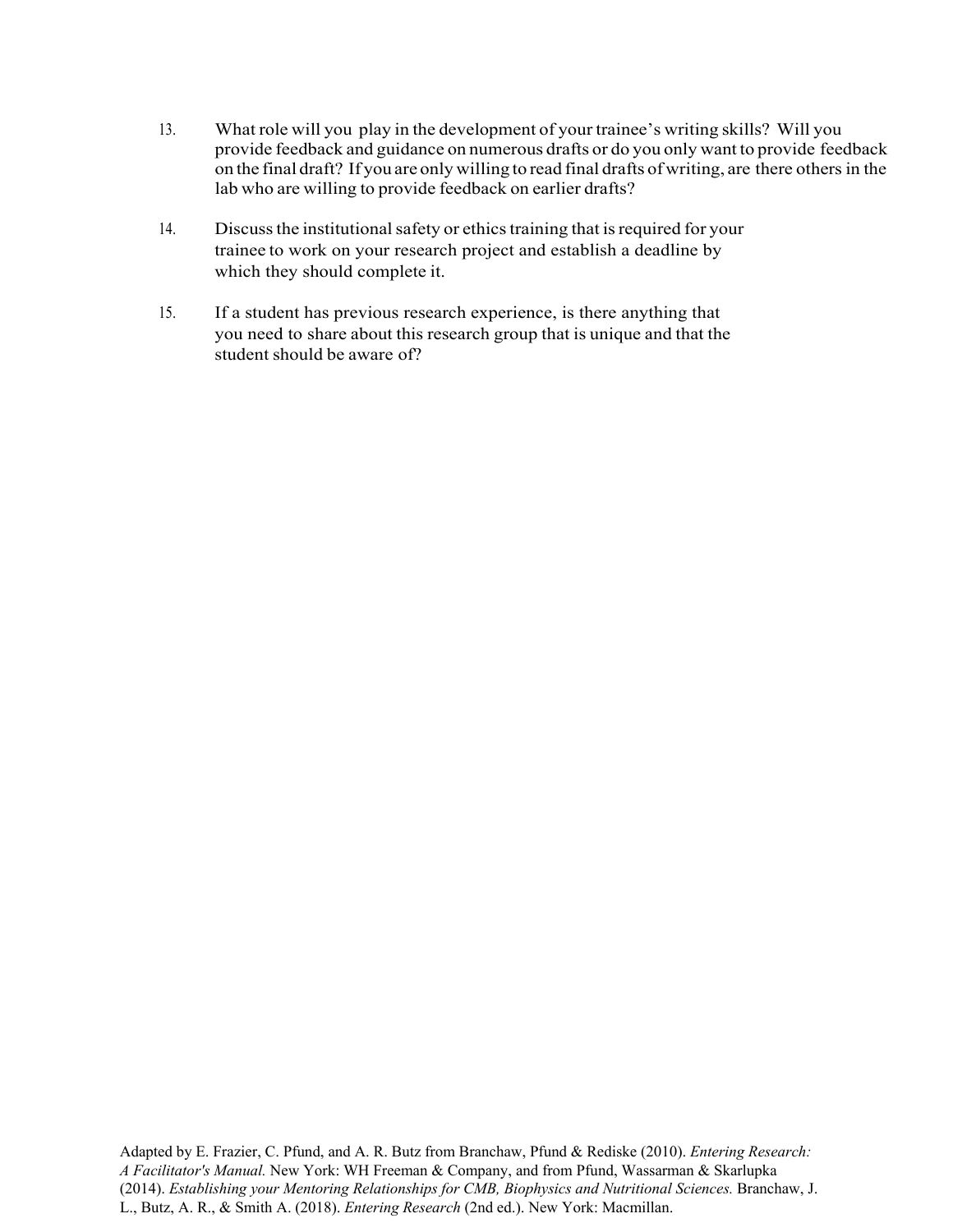## **Mentor - Graduate Trainee Expectations Agreement**

*Trainee (print) Mentor (print)* 

*This agreement outlines the parameters of our work together on this research project.*

- *1. Our major goals are:*
	- *A. proposed research project goals –*
	- *B. trainee's personal and/or professional goals -*

*C. mentor's personal and/or professional goals –*

- *2. Our shared vision of success in this research project is:*
- 3. We agree to work together on this project for at least years
- *4. The trainee will work at least hours per week on the project during the academic year, and hours per week in the summer. In addition, the trainee is expected to*
- *5. The trainee will propose their weekly schedule to the mentor by the week of the semester.*

*If the trainee must deviate from this schedule (e.g. to study for an upcoming exam), they will communicate this to the mentor at least (weeks/days/hours) before the change occurs.*

- *6. On a daily basis, our primary means of communication will be through (circle all that apply): face to face/phone/email/instant messaging/*
- *7. We will meet one-on-one to discuss our progress on the project and to reaffirm or revise our goals for at least* minutes\_time(s) per *month*
	- *a. (Circle one): It will be the (trainee's/mentor's) responsibility to schedule these meetings.*
	- *b. In preparation for these meetings, the trainee will:*
	- *c. In preparation for these meetings, the mentor will:*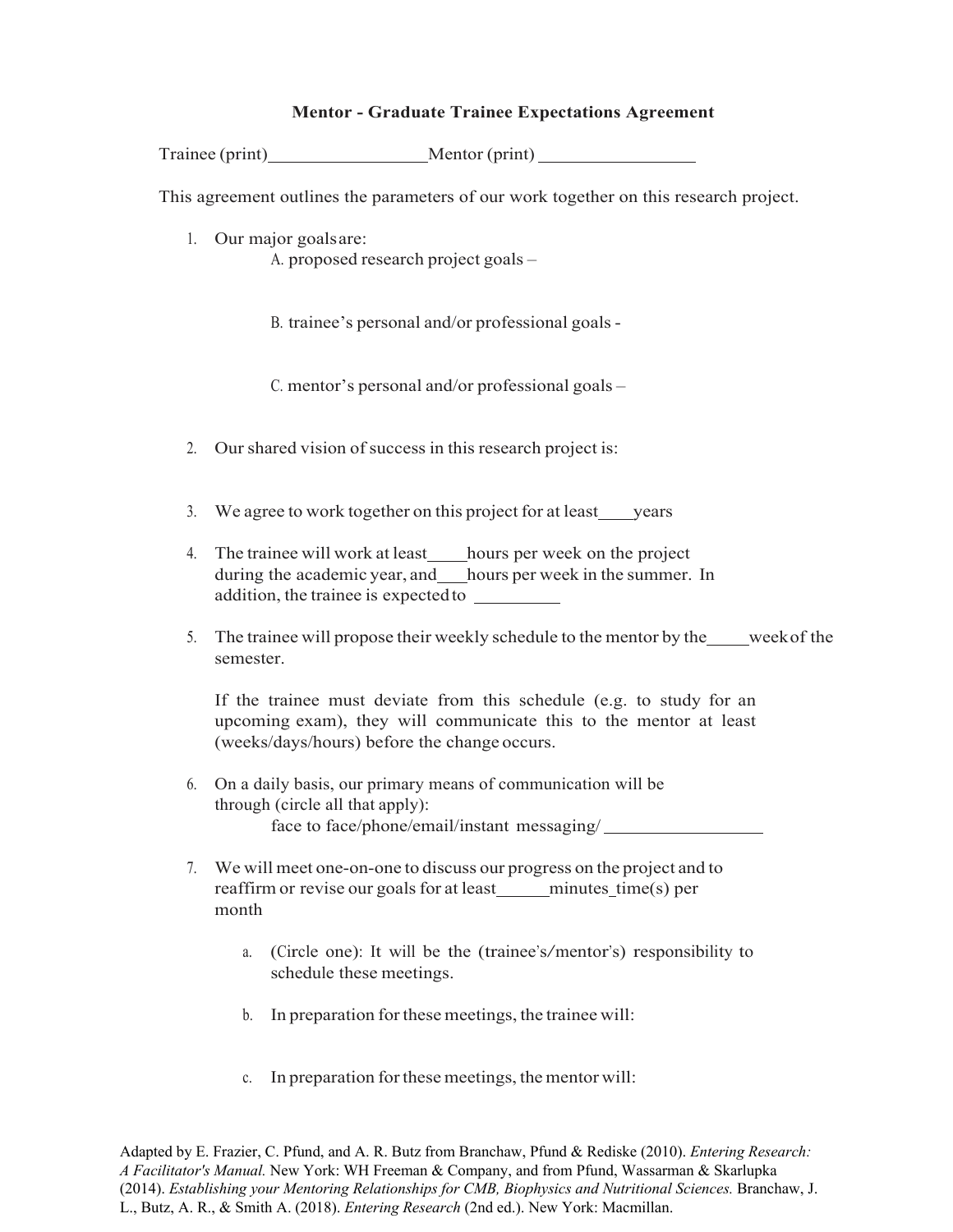- *8. At these meetings, the mentor will provide feedback on the trainee's performance and specific suggestions for how to improve or progress to the next level of responsibility through a*
	- *a. written evaluation*
	- *b. a verbal evaluation*
	- *c. other*
- *9. The trainee is expected to participate in the following (e.g. journal club, teaching commitments, etc.)*
- *10. When learning new techniques and procedures, the mentor will train the trainee using the following procedure(s) (e.g. write out directions, handson demonstration, verbally direct as trainee does procedure, etc.):*
- *11. The proper procedure for documenting research results (laboratory notebook) in our research group is:*

*The notebook will be checked (e.g., weekly/monthly).*

- *12. If the trainee gets stuck while working on the project (e.g. has questions or needs help with a technique or data analysis) the procedure to follow will be:*
- *13. The standard operating procedures for working in our research group, which all group members must follow and the trainee agrees to follow, include: (e.g. require institutional training wash your own glassware, attend weekly lab meetings, reorder supplies when you use the last of something, etc.)*
- *14. The mentor and trainee have agreed on a mentoring approach which consists of*
- *15. The mentor and trainee have discussed the methodology used in the lab in detail and trainee understands what is expected of him/her.*
- *16. The mentor agrees to read and revise the trainees research writing according to the following procedure:*
- *17. The trainee agrees to not present any of the research findings from this laboratory in any shape or form without the explicit consent and approval of the mentor.*
- *18. Other issues not addressed above that are important to our work together:*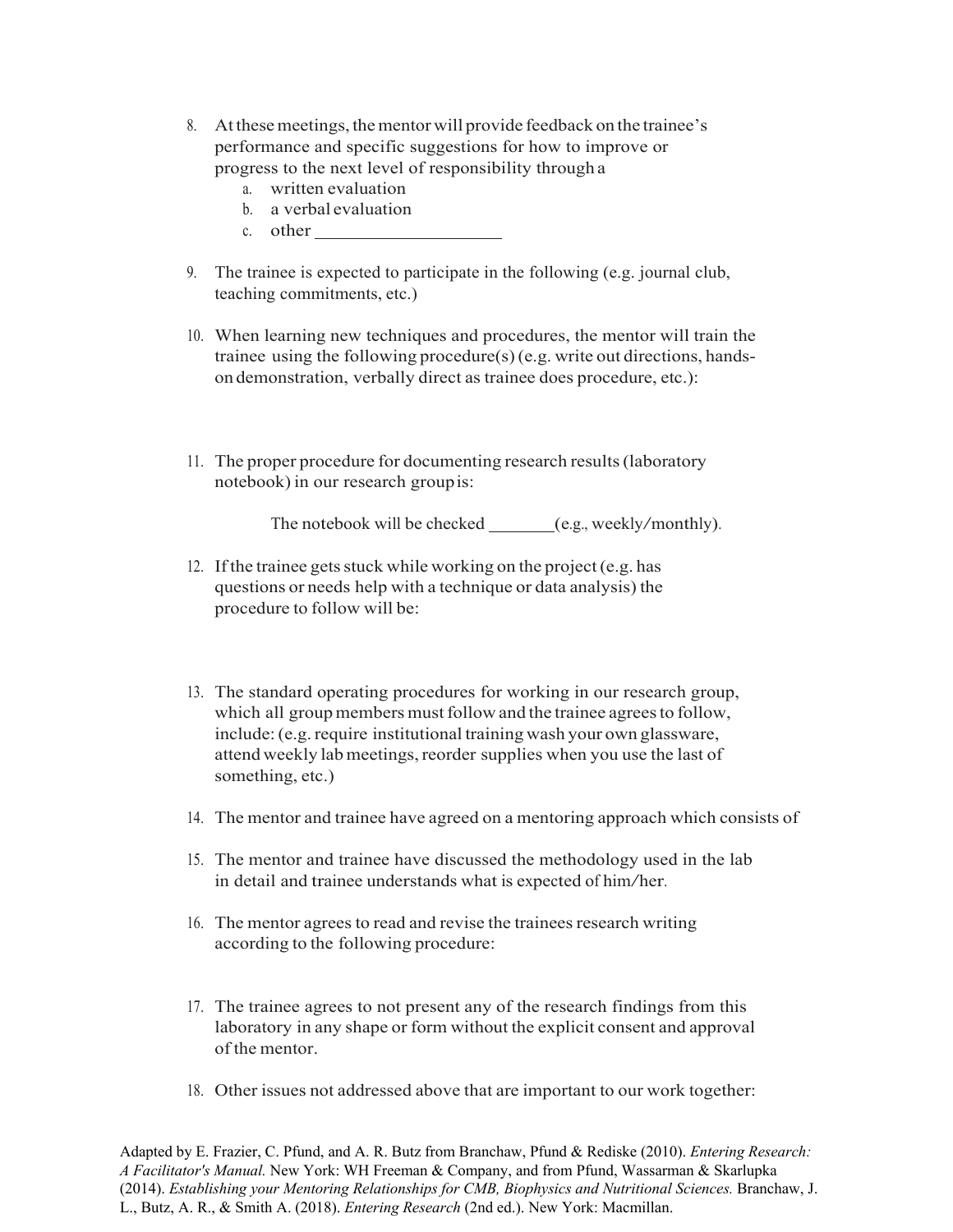*By signing below, we agree to these goals, expectations, and working parameters for this research project*

| Trainee's signature_ | Date: | Mentor's    | signature |
|----------------------|-------|-------------|-----------|
|                      | Date: | Professor's |           |
| signature            | Date: |             |           |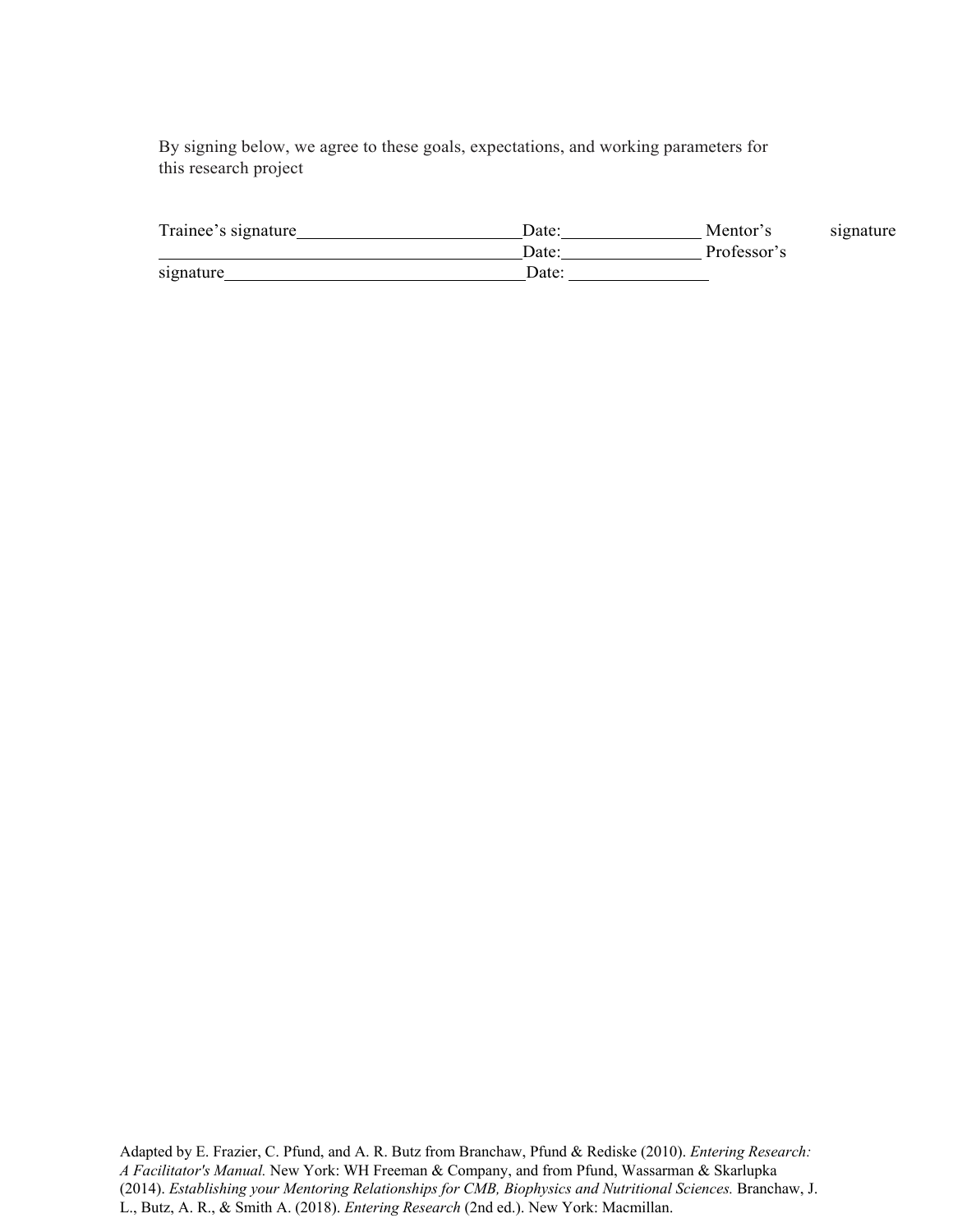# **Example Mentor - Graduate Trainee Agreement Dr. Trina McMahon, University of Wisconsin-Madison**

## **The broad goals of my research program**

*As part of my job as a professor, I am expected to write grants and initiate research that will make tangible contributions to science, the academic community, and to society. You will be helping me carry out this research. It is imperative that we carry out good scientific method and conduct ourselves in an ethical way. We must always keep in mind that the ultimate goal of our research is publication in scientific journals. Dissemination of the knowledge we gain is critical to the advancement of our field. I also value outreach and informal science education, both in the classroom and while engaging with the public. I expect you to participate in this component of our lab mission while you are part of the lab group.*

## **What I expect from you**

*Another part of my job as a professor is to train and advise students. I must contribute to your professional development and progress in your degree. I will help you set goals and hopefully achieve them. However, I cannot do the work for you. In general, I expect you to:*

- *Learn how to plan, design, and conduct high quality scientific research*
- *Learn how to present and document your scientific findings*
- *Be honest, ethical, and enthusiastic*
- *Be engaged within the research group and at least two programs on campus*
- *Treat your lab mates, lab funds, equipment, and microbes with respect*
- *Take advantage of professional development opportunities*
- *Obtain your degree*
- *Work hard don't give up!*

## ➤*You will take ownership over your educational experience*

**Acknowledge that you have the primary responsibility for the successful completion of your degree.** *This includes commitment to your work in classrooms and the laboratory. You should maintain a high level of professionalism, self-motivation, engagement, scientific curiosity, and ethical standards.*

**Ensure that you meet regularly with me and provide me with updates on the progress and results of your activities and experiments.** *Make sure that you also use this time to communicate new ideas that you have about your work and challenges that you are facing. Remember: I cannot address or advise about issues that you do not bring to my attention.*

**Be knowledgeable of the policies, deadlines, and requirements of the graduate program, the graduate school, and the university.** *Comply with all institutional policies, including academic program milestones, laboratory practices, and rules related to chemical safety, biosafety, and fieldwork.*

**Actively cultivate your professional development.** *UW-Madison has outstanding resources in place to support professional development for students. I expect you to take full advantage of these resources, since part of becoming a successful engineer or scientist involves more than just doing academic research. You are expected to make continued progress in your development as a teacher, as an ambassador to the general public representing the University and your discipline,*  with respect to your networking skills, and as an engaged member of broader professional *organizations. The Graduate School has a regular seminar series related to professional*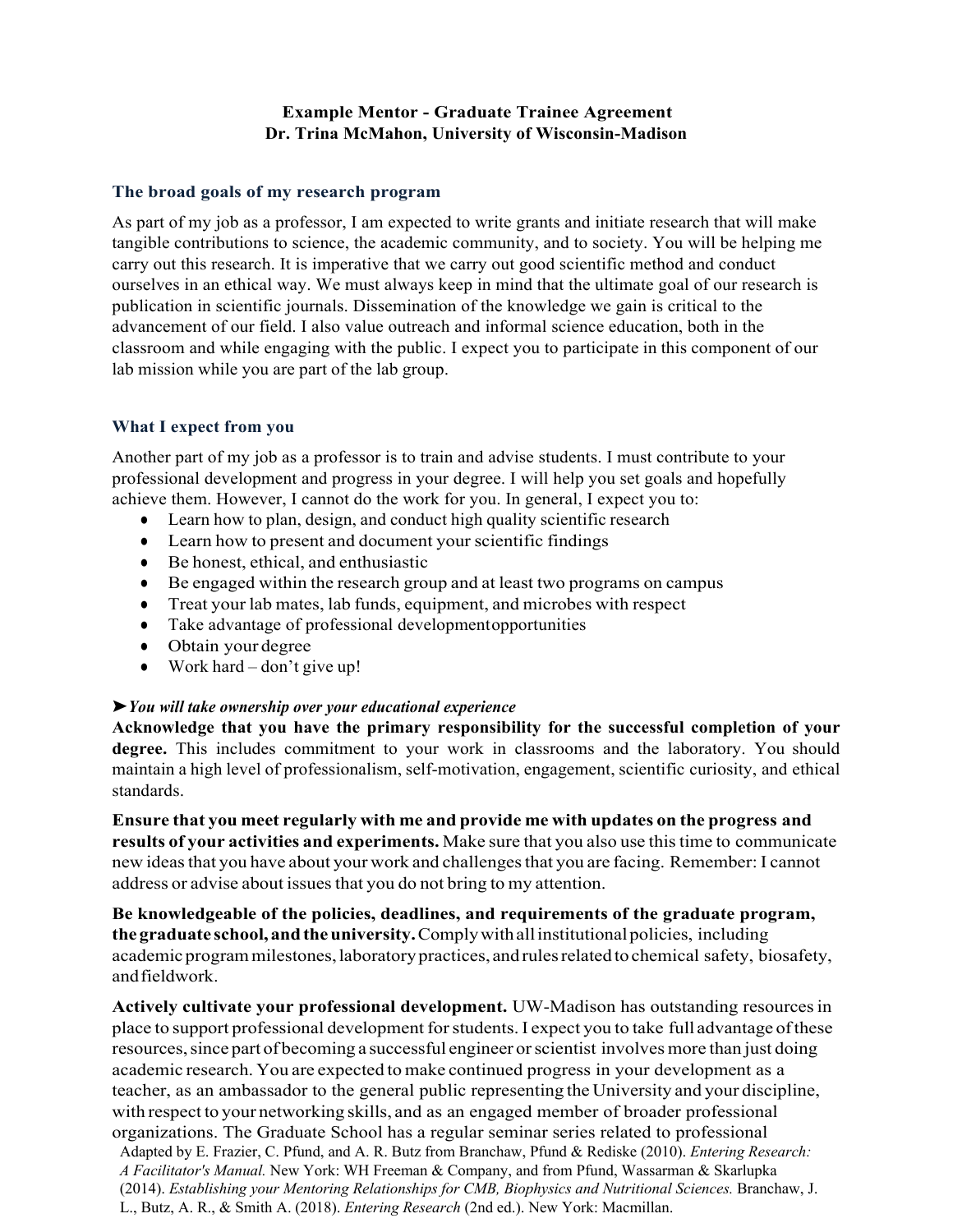*development. The Delta Program offers formalized training in the integration of research, teaching, and learning. All graduate degree programs require attendance at a weekly seminar. Various organizations on campus engage in science outreach and informal education activities. Attendance at conferences and workshops will also provide professional development opportunities. When you attend a conference, I expect you to seek out these opportunities to make the most of your attendance. You should become a member of one or more professional societies such as the Water Environment Federation, the American Society for Microbiology, or the American Society for Limnology and Oceanography.*

# ➤*You will be a team player*

**Attend and actively participate in all group meetings, as well as seminars that are part of your educational program.** *Participation in group meetings does not mean only presenting your own work, but providing support to others in the lab through shared insight. You should refrain from using your computer, Blackberry, or iPhone during research meetings. Even if you are using the device to augment the discussion, it is disrespectful to the larger group to have your attention distracted by the device. Do your part to create a climate of engagement and mutual respect.*

**Strive to be the very best lab citizen.** *Take part in shared laboratory responsibilities and use laboratory resources carefully and frugally. Maintain a safe and clean laboratory space where data and research participants confidentiality are protected. Be respectful, tolerant of, and work collegially with all laboratory colleagues: respect individual differences in values, personalities, work styles, and theoretical perspectives.*

**Be a good collaborator.** *Engage in collaborations within and beyond our lab group. Collaborations are more than just publishing papers together. They demand effective and frequent communication, mutual respect, trust, and shared goals. Effective collaboration is an extremely important component of the mission of our lab.*

**Leave no trace.** *As part of our collaborations with the Center for Limnology and other research groups, you will often be using equipment that does not belong to our lab. I ask that you respect this equipment and treat it even more carefully than our own equipment. Always return it as soon as possible in the same condition you found it. If something breaks, tell me right away so that we can arrange to fix or replace it. Don't panic over broken equipment. Mistakes happen. But it is not acceptable to return something broken or damaged without taking the steps necessary to fix it.*

**Acknowledge the efforts of collaborators.** *This includes other members of the lab as well as those outside the lab. Don't forget important individuals like Dave Harring at the CFL and Jackie Cooper at CEE.*

# ➤*You will develop strong research skills*

**Take advantage of your opportunity to work at a world-class university by developing and refining stellar research skills.** *I expect that you will learn how to plan, design, and conduct high quality scientific research.*

**Challenge yourself by presenting your work at meetings and seminars as early as you can and by preparing scientific articles that effectively present your work to others in the field.**  *The 'currency' in science is published papers, they drive a lot of what we do and because our lab is supported by taxpayer dollars we have an obligation to complete and disseminate our findings. I will push you to publish your research as you move through your training program, not only at the end. Students pursuing a Masters degree will be expected to author or make major contributions*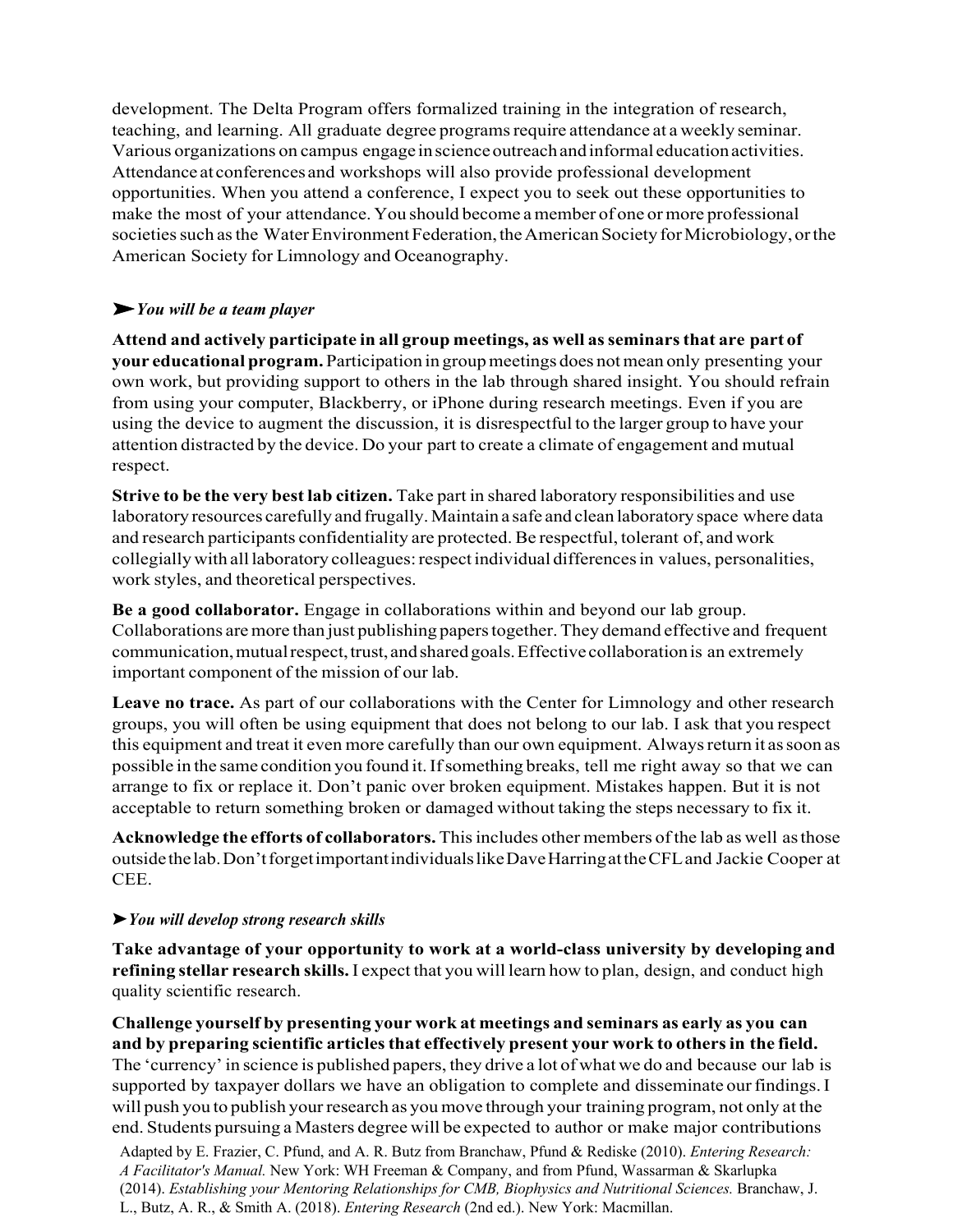*to at least one journal paper submission. Students pursuing a doctoral degree will be expected to be lead author on at least two journal papers submissions, preferably three or four.*

**Keep up with the literature so that you can have a hand in guiding your own research***. Block at least one hour per week to peruse current tables of contents for journals or do literature searches. Participate in journal clubs. Better yet, organize one!*

**Maintain detailed, organized, and accurate laboratory records.** *Be aware that your notes, records and all tangible research data are my property as the lab director. When you leave the lab, I encourage you to take copies of your data with you. But one full set of all data must stay in the lab, with appropriate and accessible documentation. Regularly backup your computer data to the Bacteriology Elizabeth McCoy server (see the wiki for more instructions).*

**Be responsive to advice and constructive criticism***. The feedback you get from me, your colleagues, your committee members, and your course instructors is intended to improve your scientific work.*

## ➤*You will work to meet deadlines*

**Strive to meet deadlines: this is the only way to manage your progress.** *Deadlines can be managed in a number of ways, but I expect you to work your best to maintain these goals. We will establish mutually agreed upon deadlines for each phase of your work during one-on-one meetings at the beginning of each term. For graduate students, there is to be a balance between time spent in class and time spent on research and perhaps on outreach or teaching. As long as you are meeting expectations, you can largely set your own schedule. It is your responsibility to talk with me if you are having difficulty completing your work and I will consider your progress unsatisfactory if I need to follow-up with you about completion of your lab or coursework.*

**Be mindful of the constraints on my time.** *When we set a deadline, I will block off time to read and respond to your work. If I do not receive your materials, I will move your project to the end of my queue. Allow a minimum of one week prior to submission deadlines for me to read and respond to short materials such as conference abstracts and three weeks for me to work on manuscripts or grant proposals. Please do not assume I can read materials within a day or two, especially when I am traveling.*

# ➤*You will communicate clearly*

**Remember that all of us are "new" at various points in our careers.** *If you feel uncertain, overwhelmed, or want additional support, please overtly ask for it. I welcome these conversations and view them as necessary.*

**Let me know the style of communication or schedule of meetings that you prefer***. If there is something about my mentoring style that is proving difficult for you, please tell me so that you give me an opportunity to find an approach that works for you. No single style works for everyone; no one style is expected to work all the time. Do not cancel meetings with me if you feel that you have not made adequate progress on your research; these might be the most critical times to meet with a mentor.*

**Be prompt***. Respond promptly (in most cases, within 48 hours) to emails from anyone in our lab group and show up on time and prepared for meetings. If you need time to gather information in response to an email, please acknowledge receipt of the message and indicate when you will be able to provide the requested information.*

# **Discuss policies on work hours, sick leave and vacation with me directly.** *Consult with me and*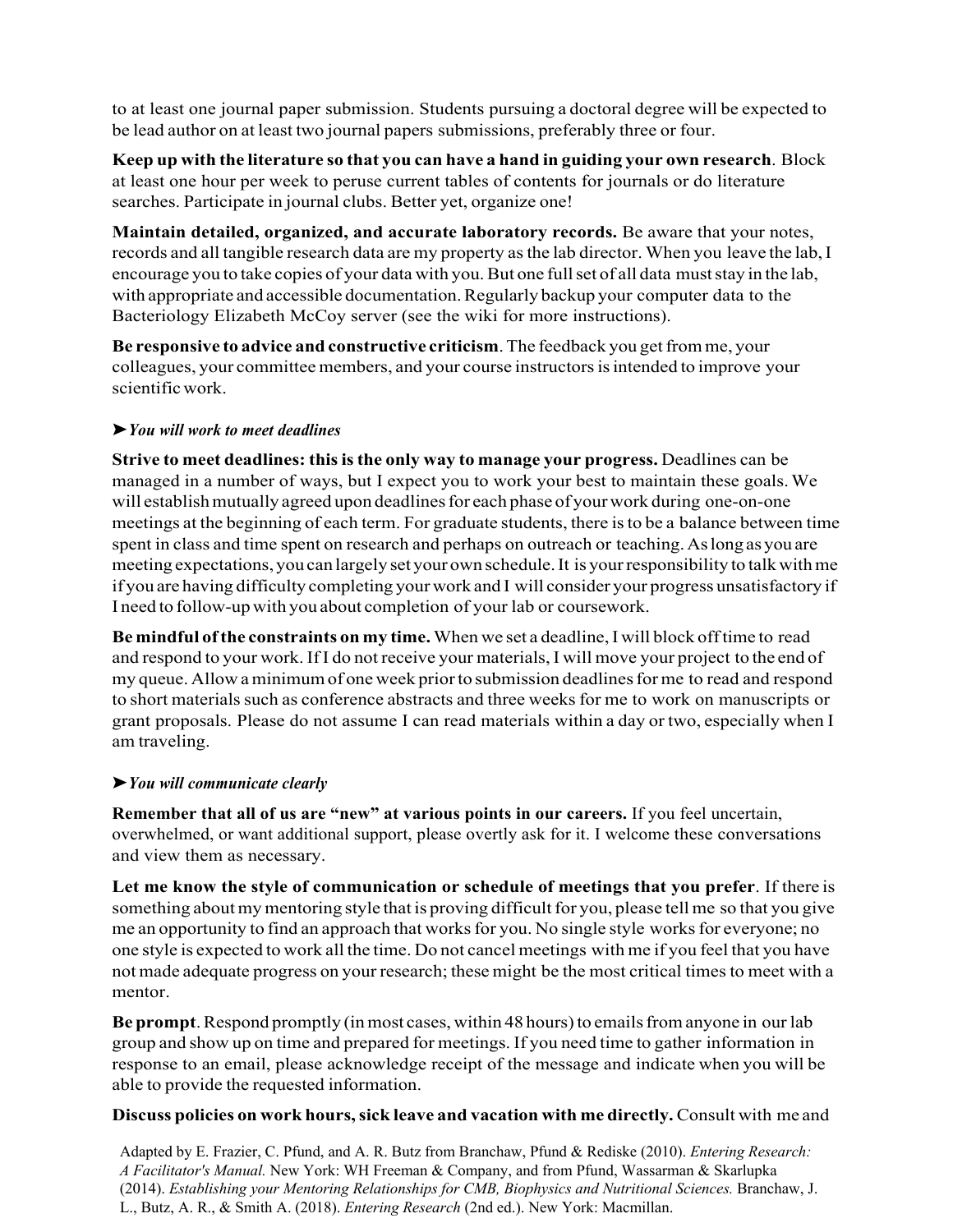*notify fellow lab members in advance of any planned absences. Graduate students can expect to work an average of 50 hours per week in the lab; post-docs and staff at least 40 hours per week. I expect that most lab members will not exceed two weeks of personal travel away from the lab in any given year. Most research participants are available during University holidays, so all travel plans, even at the major holidays, must be approved by me before any firm plans are made. I believe that work-life balance and vacation time are essential for creative thinking and good health and encourage you to take regular vacations. Be aware, however, that there will necessarily be epochs – especially early in your training—when more effort will need to be devoted to work and it may not be ideal to schedule time away. This includes the field season, for students/postdocs working on the lakes.*

**Discuss policies on authorship and attendance at professional meetings with me before beginning any projects to ensure that we are in agreement***. I expect you to submit relevant research results in a timely manner. Barring unusual circumstances, it is my policy that students are first-author on all work for which they took the lead on data collection and preparation of the initial draft of the manuscript.*

**Help other students with their projects and mentor/train other students***. This is a valuable experience! Undergraduates working in the lab should be encouraged to contribute to the writing of manuscripts. If you wish to add other individuals as authors to your papers, please discuss this with me early on and before discussing the situation with the potential co-authors.*

# **What you should expect from me**

**I will work tirelessly** *for the good of the lab group; the success of every member of our group is my top priority, no matter their personal strengths and weaknesses, or career goals.*

**I will be available for regular meeting and informal conversations.** *My busy schedule requires that we plan in advance for meetings to discuss your research and any professional or personal concerns you have. Although I will try to be available as much as possible for "drop in business", keep in mind that I am often running to teach a class or to a faculty meeting and will have limited time.*

**I will help you navigate your graduate program of study.** *As stated above, you are responsible for keeping up with deadlines and being knowledgeable about requirements for your specific program. However, I am available to help interpret these requirements, select appropriate coursework, and select committee members for your oral exams.*

**I will discuss data ownership and authorship policies regarding papers with you.** *These can create unnecessary conflict within the lab and among collaborators. It is important that we communicate openly and regularly about them. Do not hesitate to voice concerns when you have them.*

**I will be your advocate***. If you have a problem, come and see me. I will my best to help you solve it.*

**I am committed to mentoring you, even after you leave my lab.** *I am committed to your education and training while you are in my lab, and to advising and guiding your career development – to the degree you wish – long after you leave. I will provide honest letters of evaluation for you when you request them.*

# **I will lead by example and facilitate your training in complementary skills needed to be a successful scientist, such as oral and written communication skills, grant writing, lab**